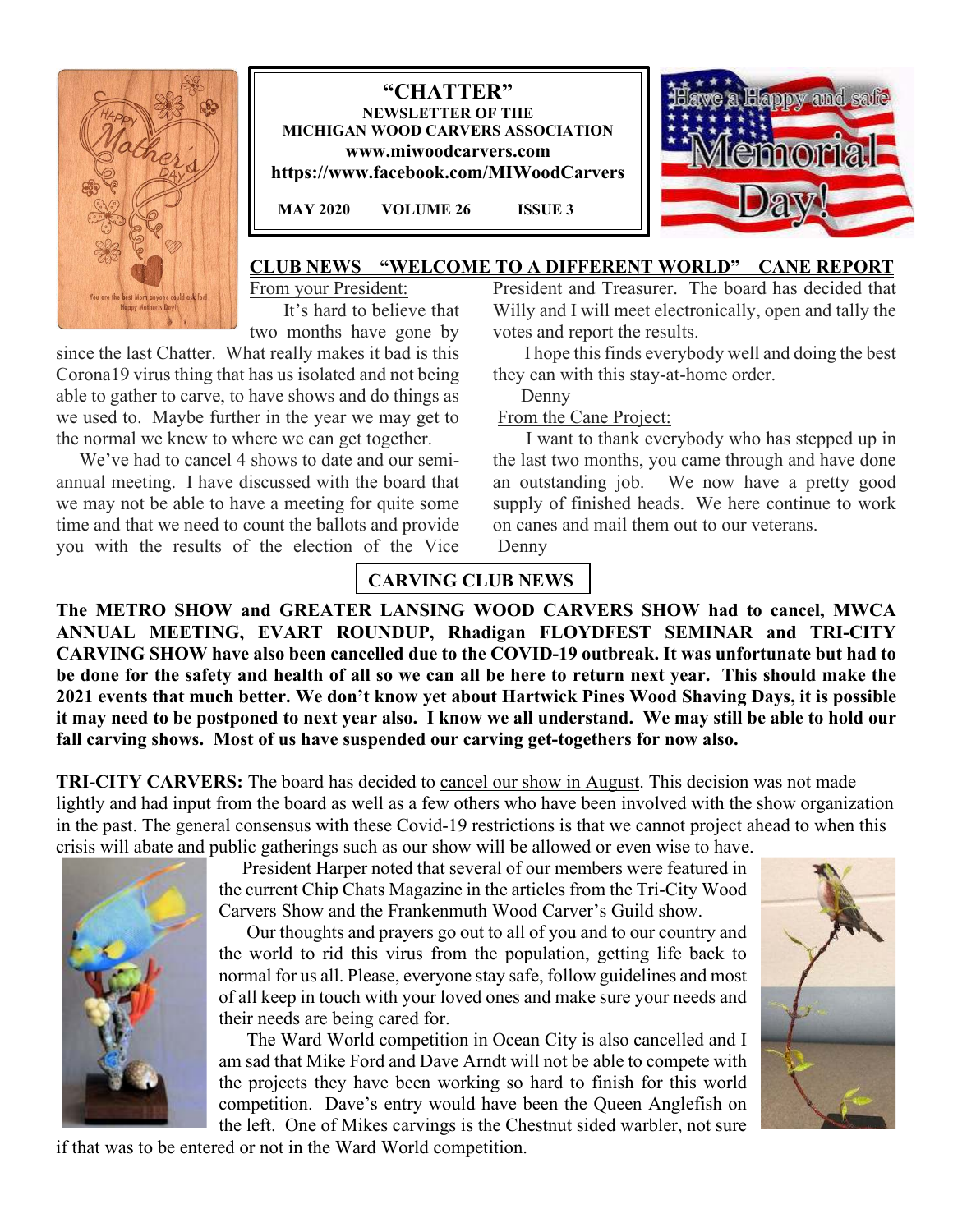

**SALINE CARVERS:** "In the midst of everything that is currently going on with the COVID-19 virus, we are starting to plan for our 2020 Harvest Festival. The Festival is scheduled for **Sunday, September 27**, 2020 from 2:00 – 5:00 at the historic Sutherland-Wilson farm in Pittsfield Township and hopefully by that time everything will be back to normal. **https://salinecarversblog.wordpress.com/**

**FLOYD RHADIGAN:** Been getting a lot done while Hibernating. Miss all the gang at the club. Stay healthy. Been getting some "to finish later" carvings done, finally got my mouse done. Floyd.

**TOILET PAPER CHALLENGE:** Gerry Pitts sent this to us, thinking our members might enjoy the challenge. Do a carving that fits inside a toilet paper tube without touching the sides. It can

be anything you want, but it needs to be carved and finished before our quarantine time ends. When you finish the carving, share it with the group online, and  $-$  eventually  $-$  bring it to our next meeting. This could be something others may like to do also. My



latest stay-at-home carving is a bottle stopper.

**CONNIE SALABIEN** has also found a unique use for paint stir sticks creating a new lampshade. Thank you, Connie.

#### **LOCKDOWN JUST MEANS MORE TIME FOR CARVING!**

**METRO CARVERS:** It looks like it will still be awhile before we can meet together. Yet I would like to encourage all of you "stay at homers" to take advantage of the time we have at hand. I have been carving up a storm and I have been in contact with several of you and see that you are doing the same - I was happy to hear that. When we finally get to meet we will have a lot to share!

 Due to Fred and Pat stepping down this year as Show Chairmen we needed two new volunteers. So Sharon Hill and myself (Sandra Doren) will be Chairpersons staring this year. Sandy Huffman has agreed to slip into the presidents chair so she will be our President for next year. We were planning to nominate her and vote her in in May. Hopefully we will be able to follow thru with that. Jim Strohmeyer is doing a great job as our treasurer. Wishing for everyone's continued well-being.

# **CHIPS & CHATTER**

## **REMINDER-CALENDAR CHANGES after publishing: The Saline Carving Show was re-scheduled for Saturday October 3rd not Sunday the 4th. Please correct your calendar.**

**STROPPING:** No matter how you strop, whether by hand or with power, the surface you are working is always face down and out of sight. This makes it difficult to see if you are holding the tool at the correct angle.

I use a Sharpie® marker to draw a broad mark on the side of the blade to be stropped. Stropping removes the ink only from the parts of the blade in contact with the strop. If the ink is removed from the heel of the blade and not the whole bevel, you are holding the tool at too low an angle. If you hold the tool at too high an angle, the ink is removed only from the tip of the edge, which can produce a double bevel. Slightly adjust the way you hold the tool until the ink is removed evenly from the blade; a few additional strokes will polish the tool and remove any remaining ink.

 I also use this method when sharpening my tools with a stone or grinder. This way, I can be sure I have only a single bevel on my tools.

Don Ghee Huntington Station, N.Y. -- Reprinted from the Tri City March Newsletter

### **THANK YOU to all the MWCA clubs who have paid their 2020-2021 club dues. You have done an outstanding job at taking care of that by the end of April. We only have a few clubs that haven't renewed.**  Mary Lou Mulick

**A NOTE:** for many of the carvers who also attend the annual **Dulcimer Festival** in Evart in July. Unfortunately, it too has been cancelled for this year due to the current virus situation.

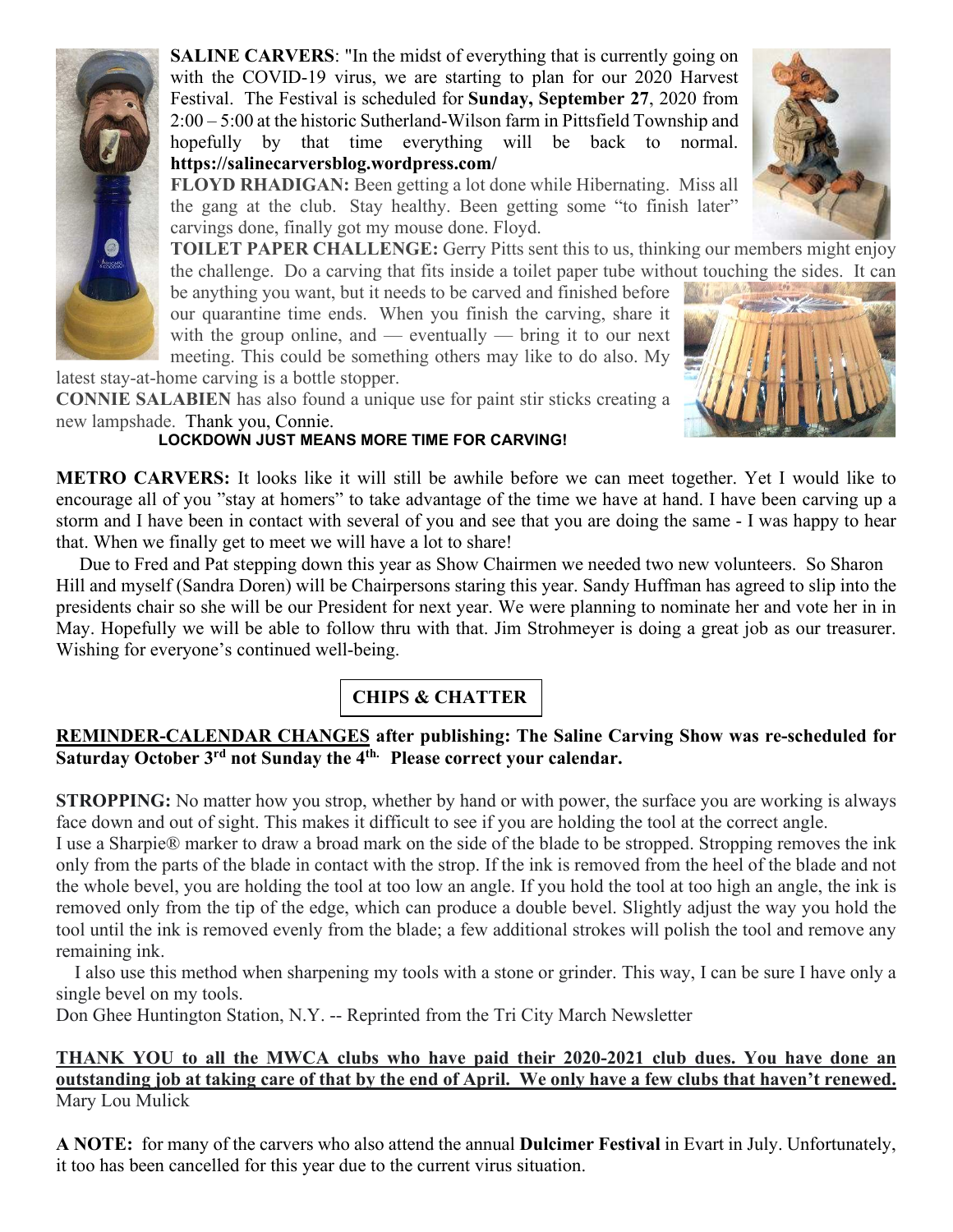**THE "CHATTER" NEWSLETTER GOES OUT BY E-MAIL ONLY** on or about the first of the months listed below. All news to be included needs to be to the editor, Sandy Holder by the 25th of the month prior to publication. E-Mail and phone listed below. You can always download or read a PDF on the MWCA website at **www.miwoodcarvers.com**

**Please share this newsletter with the rest of your members** who don't receive it by email and **FORWARD THE NEWSLETTER BY EMAIL** to your club members who have email. Thank you.

#### CHATTER NEWSLETTER IS PUBLISHED ON OR AROUND THE FIRST OF JANUARY MARCH MAY JULY SEPTEMBER NOVEMBER

| <b>DATE</b> | <b>EVENT</b>                             | <b>LOCATION</b>                      | <b>INFORMATION</b> |  |  |  |  |
|-------------|------------------------------------------|--------------------------------------|--------------------|--|--|--|--|
| $6/3-6$     | <b>EVART ROUNDUP-Cancelled</b>           | Osceola Co Fairgrounds - Evart       | 734-649-3259       |  |  |  |  |
|             |                                          |                                      | 231-250-3855       |  |  |  |  |
| $6/8 - 12$  | <b>FLOYDFEST SEMINAR - Cancelled</b>     | Osceola Co Fairgrounds – Evart       | 734-649-3259       |  |  |  |  |
| $7/18-19$   | WOOD SHAVING DAYS                        | Hartwick Pines State Park – Gravling | 989-384-2537       |  |  |  |  |
| 8/23        | <b>TRI-CITY CARVERS SHOW - Cancelled</b> | $2nd$ Presbyterian Church - Saginaw  | 989-781-3846       |  |  |  |  |

 **2020 MWCA COMING EVENTS**

#### **8/23 TRI-CITY CARVERS SHOW - Cancelled** 2 nd Presbyterian Church - Saginaw 989-781-3846  **MWCA BOARD AND COMMITTIES** *President*  Denny Sekrenes *Vice President and Learning Seminar*  Dave Sanderson *Secretary*  Willy Stewart *Treasurer*  Mary Lou Mulick

| President                                                                                                    | <i>Vice President and Learning Seminar</i>                                                                                                                                                 | Secretary                                                               | Treasurer                                                                                    |
|--------------------------------------------------------------------------------------------------------------|--------------------------------------------------------------------------------------------------------------------------------------------------------------------------------------------|-------------------------------------------------------------------------|----------------------------------------------------------------------------------------------|
| Denny Sekrenes                                                                                               | Dave Sanderson                                                                                                                                                                             | Willy Stewart                                                           | Mary Lou Mulick                                                                              |
| 989-277-5739                                                                                                 | 989-339-6444                                                                                                                                                                               | $(989)$ 687-2536                                                        | $(616)$ 902-3888                                                                             |
| vetcane@charter.net                                                                                          | sandersonwoodart@yahoo.com                                                                                                                                                                 | stewartwilly@yahoo.com                                                  | mulickg@gmail.com                                                                            |
| "Chatter" Editor                                                                                             | <b>MWCA Chaplain</b>                                                                                                                                                                       | Judging                                                                 | <b>Promotional (Calendars, etc.)</b>                                                         |
| Sandy Holder                                                                                                 | Arnold Tew                                                                                                                                                                                 | Phyllis Burghy                                                          | Denny Sekrenes                                                                               |
| $(231)$ 250-3855                                                                                             | 269-781-7852                                                                                                                                                                               | $(989)$ 928-4242                                                        | $(989)$ 277-5739                                                                             |
| mwcanews@gmail.com                                                                                           | arnvall77@gmail.com                                                                                                                                                                        | cedarbirdshoppe@charter.net                                             | vetcane@charter.net                                                                          |
| <b>Patriot Cane Project</b><br>Mid-Michigan Carvers<br>Denny Sekrenes<br>989-277-5739<br>vetcane@charter.net | Webmaster<br>Justin Swanson<br>616-446-0120<br>Justin.john.swanson@gmail.com<br>Administrative Tech: (web & IT for<br>cane project)<br>Harry Dryer<br>Harry.mwca@gmail.com<br>989-292-0460 | <i>Insurance</i><br>Sharon Seitz<br>734-645-9214<br>MWCAinsur@yahoo.com | <b>MWCA Representative</b><br><b>Russell Ross</b><br>616-213-1613<br>russell $42$ @gmail.com |

# MWCA "Patriot Cane Program" completed 57 canes for March and April 2020. From June 2007 thru April 2020, **4933** canes have been delivered. **THANKS to everyone for your help and support for the program! Keep those heads coming!**

**Carver Club** 

| <b>PFC</b> |                     | John H. McNeil | Army        | WWII        | Marsh, Bob      | <b>MID</b> |
|------------|---------------------|----------------|-------------|-------------|-----------------|------------|
| Sgt        | Lee H.              | Bruner         | Army        | <b>SWA</b>  | Bluga, John     | <b>MET</b> |
| pvt        | Horace C.           | Williams       | <b>USMC</b> | Other       | Paupard, Fred   | <b>BWC</b> |
| YN2        | Arnold A. Linke     |                | Navy        | <b>WWII</b> | Dunham, Richard | OWL        |
| SPC3(T)    | Gordon V. Parkinson |                | Army        | Other       | Paupard, Fred   | <b>BWC</b> |
| Sgt        | Herbert O.          | Jenkins        | Army        | Other       | Paupard, Fred   | <b>BWC</b> |
| Sgt        | John F., Jr. Lotter |                | <b>USMC</b> | Vietnam     | Shaft Only      |            |
| Cpl        | Walter J. III       | Mack           | <b>USMC</b> | vietnam     | Morris, Jeanne  | N/A        |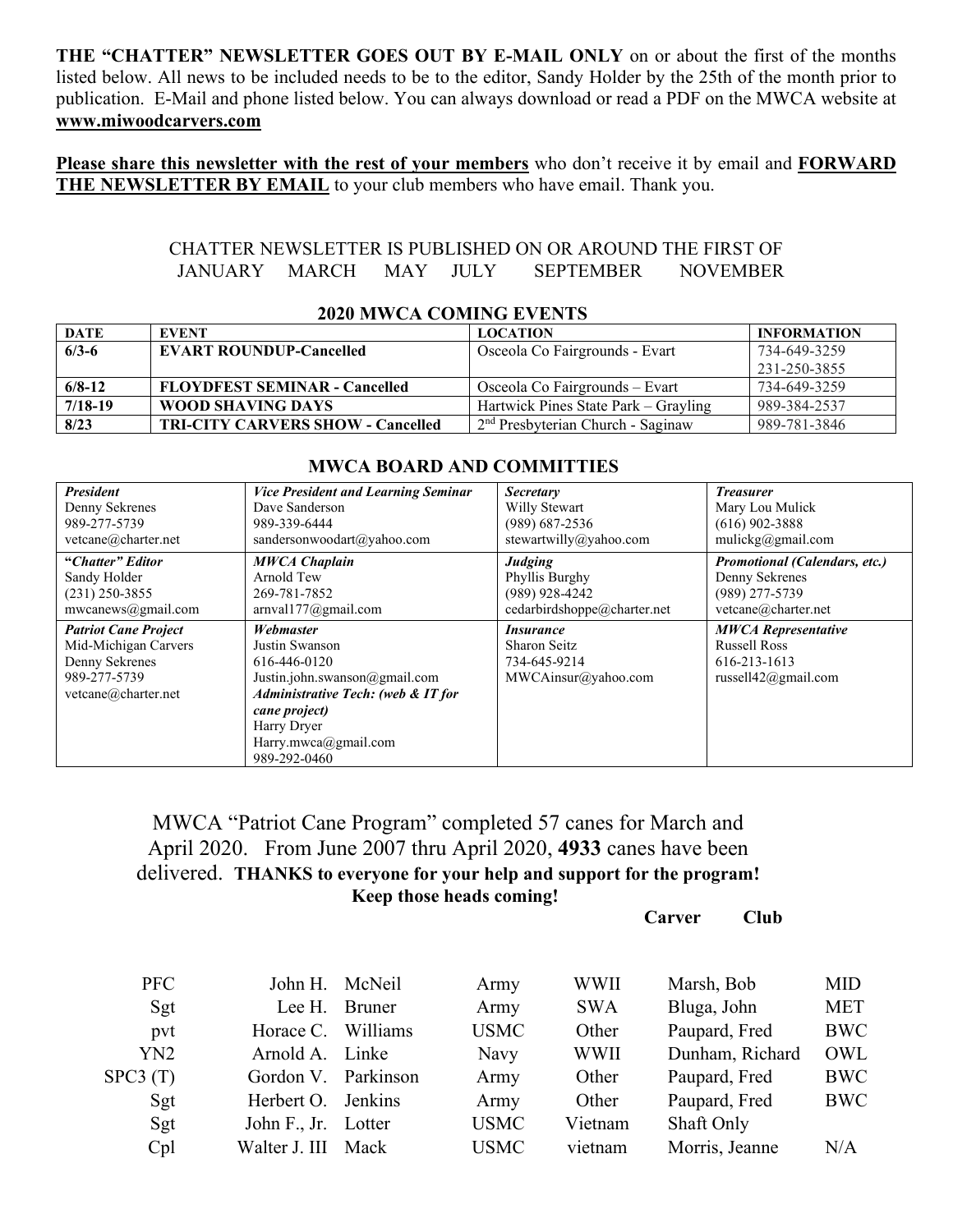| SSgt                          | Thomas L.      | George        | <b>USAF</b> | Vietnam     | Morris, Jeanne   | N/A              |
|-------------------------------|----------------|---------------|-------------|-------------|------------------|------------------|
| Sgt                           | David          | Herden        | Army        | Korea       | Sanderson, David | <b>HWC</b>       |
| Sgt                           | Alphonse B.    | Wierzbicki    | Army        | Korea       | Dentino, Gary    | <b>FRT</b>       |
| BT3                           | Michael J.     | Sujkowski     | Navy        | Other       | Smith, Charles   | <b>HAW</b>       |
|                               | Pasquale G.    |               |             |             |                  |                  |
| $\operatorname{\mathsf{Sgt}}$ | (PAT)          | Mascio        | Army        | Vietnam     | Paupard, Fred    | <b>BWC</b>       |
| A1C                           | Donald E.      | Harris        | <b>USAF</b> | Korea       | Paupard, Fred    | <b>BWC</b>       |
| SSgt                          | Wallace K.     | Miller        | <b>USAF</b> | Korea       | Paupard, Fred    | <b>BWC</b>       |
| Sgt                           | Roy E.         | Klotz         | Army        | Korea       | Paupard, Fred    | <b>BWC</b>       |
| Cpl(T)                        | Harvey         | Hershey       | Army        | korea       | Sandeen, Chuck   | <b>SLY</b>       |
| Cpl                           | Arthur L.      | Stepanski     | Army        | Korea       | Paupard, Fred    | <b>BWC</b>       |
| <b>PFC</b>                    | Jack W.        | Kappen        | Army        | Korea       | Paupard, Fred    | <b>BWC</b>       |
| SPC4                          | Michael A.     | Legato        | Army        | Vietnam     | Wolak, Stan      | <b>SLY</b>       |
| SPC(T)                        | John C.        | Cockerell     | Army        | Korea       | Paupard, Fred    | <b>BWC</b>       |
| SPC4                          | Larry D.       | Green         | Army        | Other       | Paupard, Fred    | <b>BWC</b>       |
| Cpl                           | Robert L.      | Bielenda      | Army        | Korea       | Paupard, Fred    | <b>BWC</b>       |
| EM <sub>2</sub>               | Raymond E.     | Daggett       | <b>Navy</b> | WWII&Korea  | Paupard, Fred    | <b>BWC</b>       |
| GM3                           | Claud E.       | Maynard       | Navy        | Korea       | Yost, Jim        | $\overline{0}$   |
| YNT3                          | James H.       | Felton        | Navy        | Korea       | Miller, Jim      | <b>MID</b>       |
| LCpl                          | John P.        | Jenkins       | <b>USMC</b> | Vietnam     | Wipp, Nancy      | <b>SLY</b>       |
|                               | Fredrick A.    |               |             |             |                  |                  |
| SPC4                          | (FRED)         | Veenstra      | Army        | Vietnam     | Smith, Carl      | N/A              |
| FN(E3)                        | Gordon R., Jr. | Kelly         | Navy        | Vietnam     | Johnston, James  | <b>HAW</b>       |
| Sgt FC (Ret.)                 | Russell W.     | Nehmer        | Army        | <b>SWA</b>  | Hanson, Richard  | <b>WGF</b>       |
| SPC <sub>5</sub>              | Richard D.     | Rossell       | Army        | Vietnam     | Pfenning, Ray    | <b>OLW</b>       |
| PFC(T)                        | John W.        | <b>Bowles</b> | Army        | Korea       | Cords, Pat       | <b>MID</b>       |
| SPC4                          | Dale H.        | Vanderlaan    | Army        | Vietnam     | Paupard, Fred    | <b>BWC</b>       |
| Cpl                           | Richard G.     | Tabbert       | <b>USMC</b> | Vietnam     | Paupard, Fred    | <b>BWC</b>       |
| Cpl                           | Leonard H.     | Golembiewski  | <b>USMC</b> | Vietnam     | Paupard, Fred    | <b>BWC</b>       |
| SPC4                          | Frederick L.   | Warner        | Army        | Vietnam     | Paupard, Fred    | <b>BWC</b>       |
| <b>PFC</b>                    | Fred W.        | Mallard       | Army        | Korea       | Paupard, Fred    | <b>BWC</b>       |
| Cpl                           | Richard R.     | <b>Baker</b>  | <b>USMC</b> | Vietnam     | Marsh, Bob       | MID              |
| Cpl                           | Terry L.       | Coomer        | <b>USMC</b> | Vietnam     | Paupard, Fred    | <b>BWC</b>       |
| Maj                           | John G.        | Schleicher    | Army        | Other       | Paupard, Fred    | <b>BWC</b>       |
| SPC4                          | Darrell A.     | Hill          | Army        | Vietnam     | Paupard, Fred    | <b>BWC</b>       |
| Sgt                           | Steven L.      | Geistel       | <b>USMC</b> | Vietnam     | Paupard, Fred    | <b>BWC</b>       |
| Sgt                           | Wayne P.       | Messing       | Army        | Vietnam     | Murdock, Mike    | MET              |
| <b>PFC</b>                    | James M.       | DuBois        | Army        | <b>WWII</b> | Pfenning, Ray    | <b>OLW</b>       |
| Tec <sub>5</sub>              | Elwin G.       | Farr          | Army        | <b>WWII</b> | Paupard, Fred    | <b>BWC</b>       |
| SPC4                          | Monty L.       | Mondeau       | Army        | Vietnam     | Paupard, Fred    | <b>BWC</b>       |
| Sgt                           | Arthur V.      | Richmond      | <b>USAF</b> | Vietnam     | Paupard, Fred    | <b>BWC</b>       |
| SPC4                          | Darwin K.      | Prevo         | Army        | Vietnam     | Paupard, Fred    | <b>BWC</b>       |
|                               |                |               |             |             | Badertscher,     |                  |
| SPC4                          | Roger L.       | Keyes         | Army        | Vietnam     | Robert           | <b>SCC</b>       |
| SPC <sub>5</sub>              | Loren C.       | Smith         | Army        | Vietnam     | Pfenning, Ray    | <b>OLW</b>       |
| Cpl                           | David B.       | Hagaman       | <b>USMC</b> | Vietnam     | Dunham, Richard  | OWL              |
| SPC5                          | Robert W.(BOB) | Hoon          | Army        | Vietnam     | Gier, Dave       | $\boldsymbol{0}$ |
| Sgt                           | James P.       | Kotas         | Army        | Vietnam     | Dunham, Richard  | OWL              |
|                               |                |               |             |             |                  |                  |